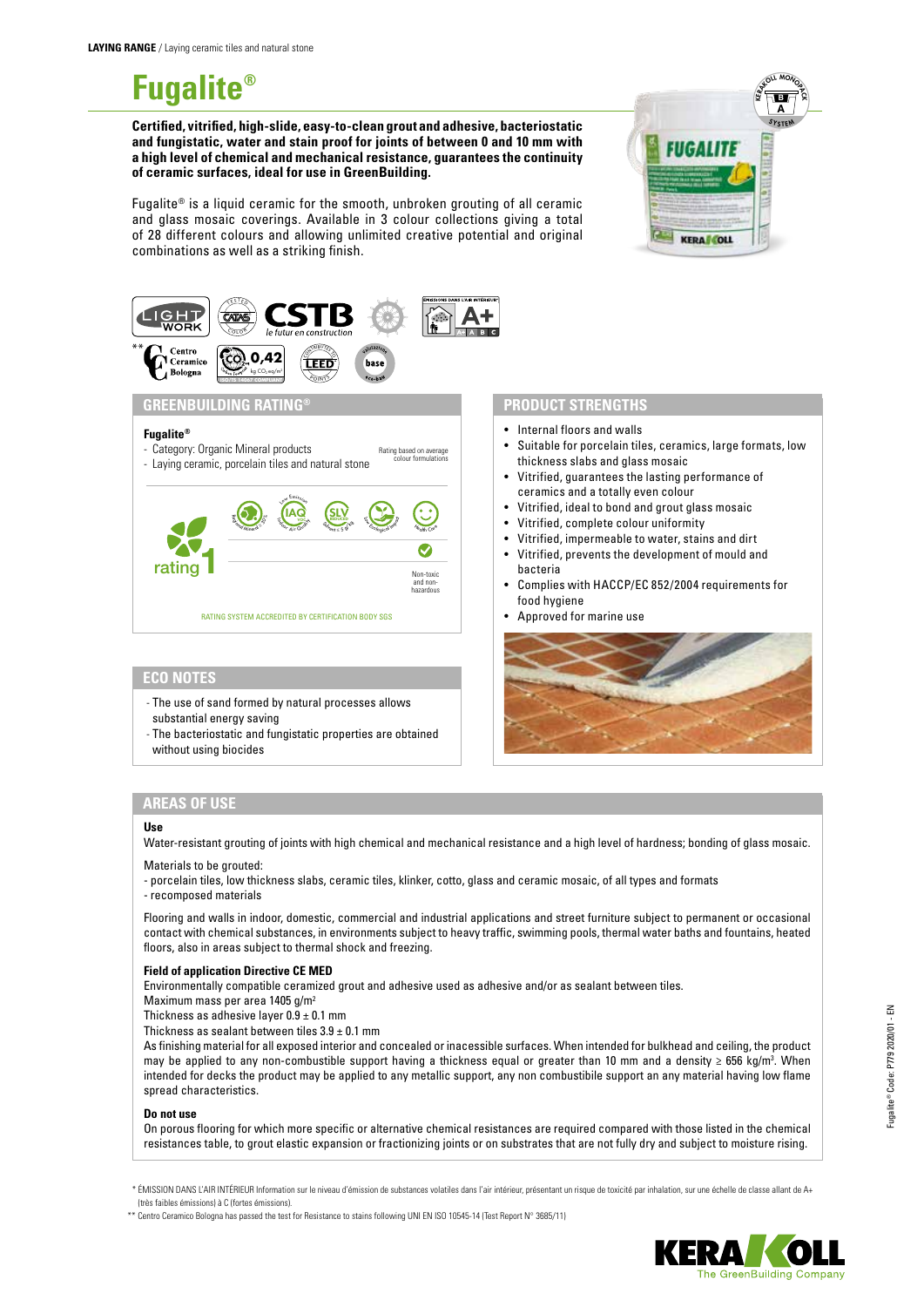#### **Preparation of substrates**

As a grout: before grouting joints, check that tiles have been laid correctly and are anchored perfectly to the substrate. Substrates must be perfectly dry. Grout joints in accordance with the recommended waiting time indicated on the relative data sheet for the adhesive used. For mortar substrates, wait at least 7 – 14 days depending on screed thickness, ambient weather conditions and on the level of absorption of the covering and the substrate. Any water or moisture rising can cause vapour pressure to accumulate, which may in turn loosen the tiles on account of the complete non-absorbency of the grout or of the tiles themselves. Joints must be free from any excess adhesive, even if already hardened. Furthermore they must be of an even depth for the whole width of the tile covering, thereby ensuring maximum chemical resistance. Any dust and loose debris must be removed from joints by carefully cleaning them with vacuum cleaner. The surface of the coating material to be grouted must be dry and free from dust or building dirt; any residual protective coatings must first be removed using specific products.

Before grouting joints, check the cleanability of the tile covering, as porous or highly micro-porous surfaces may cause cleaning difficult. It is advisable to perform a preliminary test on tiles not to be laid or in a small, concealed area. In these cases we recommend treating the covering with specific protective products, being careful to avoid applying them to the joints.

**As an adhesive:** substrates must be compact and solid, free of dust, oil and grease, dry and free from moisture rising, with no loose debris or flaky parts such as residues of cement, lime and paint coatings, which must be completely removed. The substrate must be stable, without cracks and have already completed the curing period of hygrometric shrinkage. Uneven areas must be corrected with suitable smoothing and finishing products. On screeds and plasters which are highly absorbent and have dusty, flaky surfaces, it is advisable to apply one or more coats of Primer A Eco water-based, eco-friendly surface isolation primer, following the instructions provided, in order to reduce the water absorption and improve spreadability of the adhesive.

#### **Preparation**

Fugalite® is prepared by mixing together parts A and B from the bottom upwards, using a low-rev ( $\approx$  400/min.) helicoidal agitator, respecting the preset ratio of 2.82 : 0.18 of the packs. Pour part B into the bucket containing part A, being careful to mix the two parts uniformly until a smooth, even coloured mixture is obtained. In any case, mix only enough grout that can be used in full within 45 min. at +23 ºC, 50% R.H. Fugalite® product buckets must be stored at a temperature of approx. +20 °C for at least 2-3 days before use. Higher temperatures make the mixture too fluid and shorten hardening times, while lower temperatures make the mixture harder to spread and slow down setting times. At temperatures of less than +5 °C, the product will no longer set.

**Application as grout:** Fugalite® must be applied evenly on the tile covering with a hard rubber spreader. Grout material has to be completely filled between entire joint areas, the application has to be done diagonally with respect to the joints. If grouting is to be on joints only, it is recommended that a test be carried out in advance before laying to ensure the surface can be properly cleaned. Remove most of the excess grout immediately using the spreader, leaving only a thin film on the tile.

**Cleaning as grout:** begin cleaning the tilework when the grout is still fresh. On completion, clean up the surface using a thick, large-sized sponge, preferably made of cellulose, damped in clean water to avoid removing grout from the joints. Use circular movements to soften the film of grout on the tiles and finish cleaning the joint surface. Specific high-dispersion polymers ensure all grout residues are removed using only a small amount of water. The use of an excessive amount of water when cleaning would impair the final chemical resistances. It is important to rinse frequently and make sure clean water is used at all times, using appropriate trays and grills with cleaning rollers (wash-boy). If necessary, replace the sponge or felt cleaning pad when saturated with grout. Final cleaning should be done, by sponge applied in a diagonal directions to avoid material coming out from the joints. Wipe the cleaned surface again with a dry cloth to make sure it is completely clean and there are no streaks of resin remaining. Once the grout has dried, any streaks can be removed using Fuga-Soap Eco, to be diluted in accordance with the working time and the amount of grout to be removed. Do not walk on floors that are still damp as dirt could still stick to them.

**Application as an adhesive:** Fugalite® can be applied with a suitable toothed spreader, to be chosen according to the size and type of mosaic. Using the smooth part of the spreader, apply a fine layer of product, pressing down onto the substrate in order to ensure maximum adhesion, after which the thickness can be adjusted as required by tilting the spreader at an angle. Apply the adhesive to a surface area that will allow laying of the coating material within the open time indicated. Press down the pieces of mosaic using a rubber coated spreader to allow for maximum coverage of the surface.

#### **Cleaning**

Residual traces of grout can be removed from tools with water before the product has hardened.

## **SPECIAL NOTES**

Gold or silver Fuga-Glitter can be used as an additive in Fugalite® to create a metalized decorative effect; add 1 – 3 100 g tins for one pack of grout to obtain the required aesthetic finish.

Adding Fuga-Wash Eco to the cleaning water gives a better detergent action on coating materials, keeps the sponge cleaner, improves the surface finish of grouting and cleans effectively without the need for rinsing.

# **ABSTRACT**

*High chemical and mechanical resistance grouting of ceramic tiles, porcelain tiles and glass mosaic using a certified, high-slide,*  easy-to-clean vitrified grout that is bacteriostatic and fungistatic, water and stain proof with a high level of chemical and mechanical *resistance and GreenBuilding Rating® 1, such as Fugalite® by Kerakoll Spa. Joints must be dry and free from traces of adhesive and loose debris. Use a spreader or hard rubber float to apply the grout and suitable sponges and clean water to clean joints on completion. Joints of \_\_\_\_ mm width and tiles \_\_\_\_ x \_\_\_\_ cm in size will give an average coverage of approx. \_\_\_\_ kg/m2 . Existing elastic expansion and fractionizing joints must be respected.*

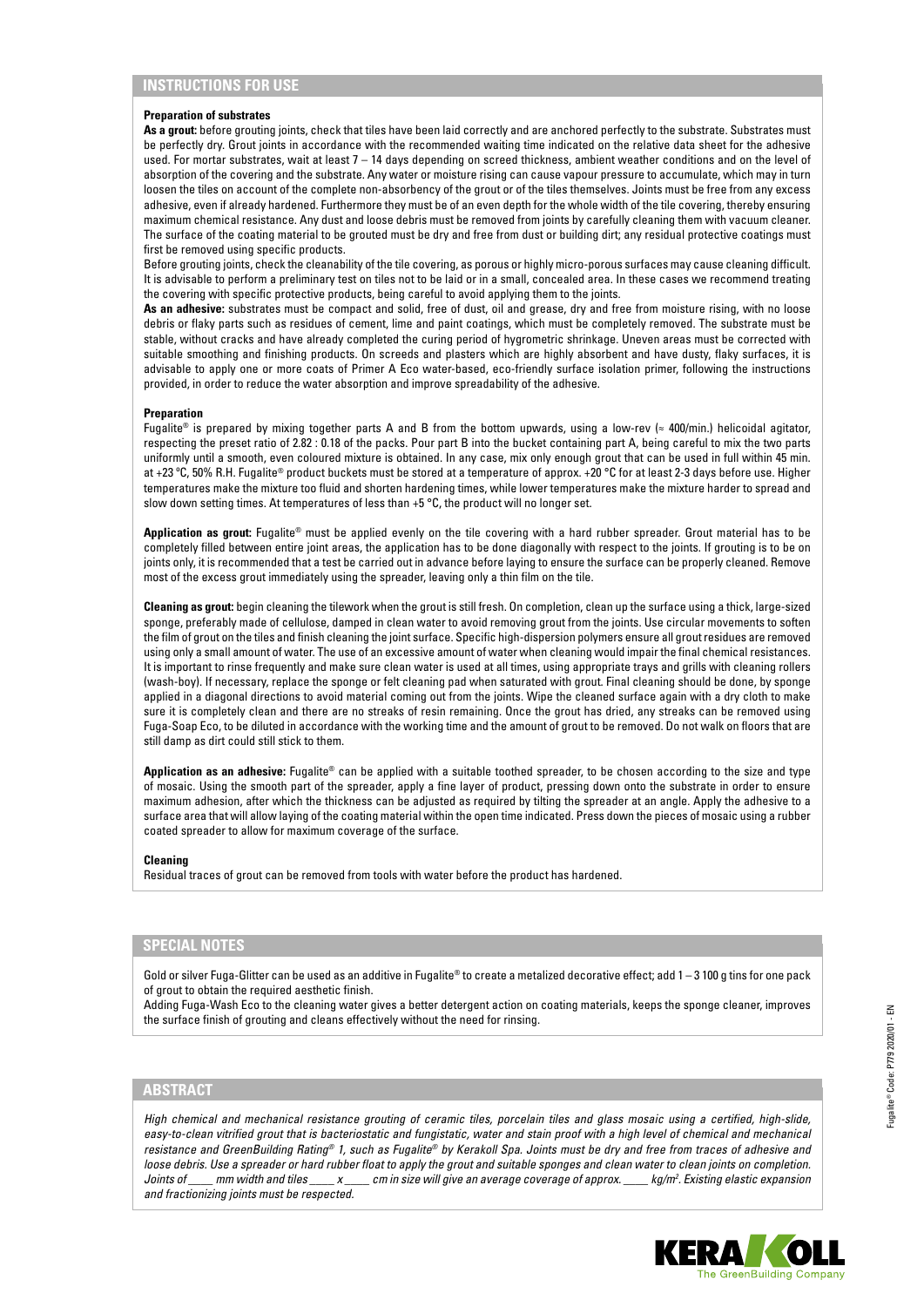# **TECHNICAL DATA COMPLIANT WITH KERAKOLL QUALITY STANDARD**

| Appearance                                           | part A coloured paste / part B straw-coloured liquid                                                                                                                               |                          |
|------------------------------------------------------|------------------------------------------------------------------------------------------------------------------------------------------------------------------------------------|--------------------------|
| Specific weight                                      | Part A $\approx$ 1.77 kg/dm <sup>3</sup> / Part B $\approx$ 1.01 kg/dm <sup>3</sup>                                                                                                | UEAtc                    |
| Viscosity                                            | $\approx$ 100000 mPa $\cdot$ s, rotor 93 RPM 10                                                                                                                                    | <b>Brookfield method</b> |
| Mineralogical nature of inert material               | silicate - crystalline (part A)                                                                                                                                                    |                          |
| Chemical nature                                      | epoxy resin (part A) / polyamines (part B)                                                                                                                                         |                          |
| Grading                                              | $\approx 0-250$ µm                                                                                                                                                                 |                          |
| Shelf life                                           | $\approx$ 24 months in the original packaging                                                                                                                                      |                          |
| Warning                                              | Protect from frost, avoid direct exposure to sunlight and sources of heat                                                                                                          |                          |
| Pack                                                 | monopack part A 2.82 kg / part B 0.18 kg                                                                                                                                           |                          |
| Mixing ratio                                         | part A : part B = $2.82 : 0.18$                                                                                                                                                    |                          |
| Specific weight of the mixture                       | $\approx$ 1.43 kg/dm <sup>3</sup>                                                                                                                                                  |                          |
| Pot life at $+23$ °C                                 | $\geq 45$ min.                                                                                                                                                                     |                          |
| Temperature range for application                    | from $+5 °C$ to $+30 °C$                                                                                                                                                           |                          |
| joint width                                          | from 0 to 10 mm                                                                                                                                                                    |                          |
| <b>Foot traffic</b>                                  | $\approx$ 24 hrs                                                                                                                                                                   |                          |
| Grouting after laying:                               |                                                                                                                                                                                    |                          |
| - with Fugalite <sup>®</sup> on coating materials    | immediate                                                                                                                                                                          |                          |
| - with Fugalite <sup>®</sup> on floors               | as soon as foot traffic is allowed                                                                                                                                                 |                          |
| - with adhesive                                      | see characteristics of adhesive                                                                                                                                                    |                          |
| - mortar                                             | $\approx$ 7 - 14 days                                                                                                                                                              |                          |
| Interval before normal use                           | $\approx$ 3 days (mechanical resistance) / $\approx$ 7 days (chemical resist.)                                                                                                     |                          |
| Coverage:                                            |                                                                                                                                                                                    |                          |
| - as an adhesive                                     | $\approx$ 2 – 4 kg/m <sup>2</sup>                                                                                                                                                  |                          |
|                                                      | see Coverage table                                                                                                                                                                 |                          |
| - as a grout<br>substrate and of the materials laid. | Values taken at +23 °C, 50% R.H. and no ventilation. Data may vary depending on specific conditions at the building site, i.e.temperature, ventilation and absorbency level of the |                          |

| <b>COVERAGE TABLE</b> |              |                  |                 |                                    |                 |                 |
|-----------------------|--------------|------------------|-----------------|------------------------------------|-----------------|-----------------|
|                       |              |                  |                 | grammes/m <sup>2</sup> joint width |                 |                 |
|                       | Format       | <b>Thickness</b> | 1 <sub>mm</sub> | 2 <sub>mm</sub>                    | 5 <sub>mm</sub> | $10 \text{ mm}$ |
| Mosaic                | $2x2$ cm     | $3 \, \text{mm}$ | $\approx 530$   | $\approx 1,060$                    | $\approx 2,650$ | $\approx 5,300$ |
|                       | 5x5 cm       | 4 mm             | $\approx 290$   | $\approx 580$                      | $\approx 1,450$ | $\approx 2,900$ |
| Tiles                 | 30x60 cm     | 4 mm             | $\approx 40$    | $\approx 80$                       | $\approx 200$   | $\approx 400$   |
|                       | 50x50 cm     | 4 mm             | $\approx 30$    | $\approx 60$                       | $\approx 150$   | $\approx 300$   |
|                       | 60x60 cm     | 4 mm             | $\approx 25$    | $\approx 50$                       | $\approx$ 125   | $\approx 250$   |
|                       | 100x100 cm   | 4 mm             | $\approx$ 15    | $\approx 30$                       | $\approx$ 75    | $\approx 150$   |
|                       | 20x20 cm     | 8 mm             | $\approx 150$   | $\approx 300$                      | $\approx$ 750   | $\approx 1,500$ |
|                       | 30x30 cm     | 9 <sub>mm</sub>  | $\approx 110$   | $\approx 220$                      | $\approx 550$   | $\approx 1,100$ |
|                       | 40x40 cm     | $10 \text{ mm}$  | $\approx 90$    | $\approx 180$                      | $\approx 450$   | $\approx 900$   |
|                       | 30x60 cm     | $10 \text{ mm}$  | $\approx 90$    | $\approx 180$                      | $\approx 450$   | $\approx 900$   |
|                       | 60x60 cm     | $10 \text{ mm}$  | $\approx 60$    | $\approx$ 120                      | $\approx 300$   | $\approx 600$   |
|                       | 60x90 cm     | $10 \text{ mm}$  | $\approx 50$    | $\approx 100$                      | $\approx 250$   | $\approx 500$   |
|                       | 100x100 cm   | $10 \text{ mm}$  | $\approx 35$    | $\approx$ 70                       | $\approx 175$   | $\approx 350$   |
|                       | 120x120 cm   | $10 \text{ mm}$  | $\approx 30$    | $\approx 60$                       | $\approx$ 150   | $\approx 300$   |
|                       | 20x20 cm     | $14 \text{ mm}$  | $\approx 260$   | $\approx 520$                      | $\approx 1.300$ | $\approx 2.600$ |
|                       | 30x30 cm     | $14 \text{ mm}$  | $\approx 170$   | $\approx 340$                      | $\approx 850$   | $\approx 1,700$ |
| Klinker               | 30x30 cm     | $15 \text{ mm}$  | $\approx 185$   | $\approx 370$                      | $\approx 925$   | $\approx 1,850$ |
|                       | 12.5x24.5 cm | $12 \text{ mm}$  | $\approx 270$   | $\approx 540$                      | $\approx 1,350$ | $\approx$ 2,700 |

The data provided must be considered merely as an indication of the grout coverage, averaged out based on our experience and taking into account normal site wastage. The<br>following may vary according to specific conditions

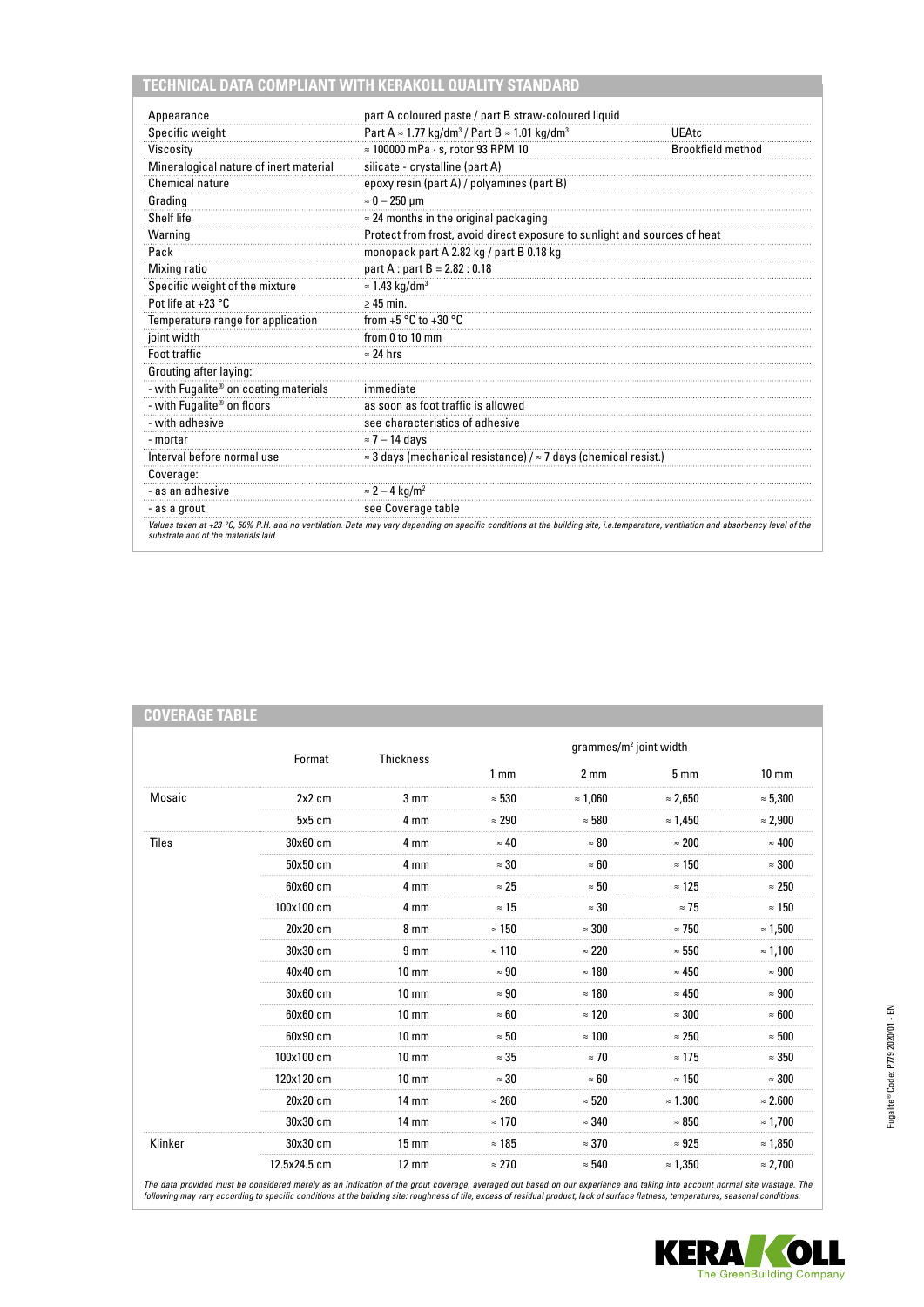| PERFORMANCE                                     |                                           |                |
|-------------------------------------------------|-------------------------------------------|----------------|
| <b>HIGH-TECH</b>                                |                                           |                |
| Static modulus of elasticity                    | $\approx$ 410 N/mm <sup>2</sup>           | ISO 178        |
| Resistance to abrasion                          | $\approx$ 174 mm <sup>3</sup>             | EN 12808-2     |
| Water absorption after 240 min.                 | $\approx 0.04$ g                          | EN 12808-5     |
| Working temperature                             | from -40 $^{\circ}$ C to +80 $^{\circ}$ C |                |
| Colour fastness according to UNI EN ISO 105-A05 | see table                                 |                |
| Resistance to fungal contamination              | class $F+$                                | CSTB 2011-002  |
| Resistance to bacterial contamination           | $class B+$                                | CSTB 2010-083  |
| Porcelain tiles/concrete tensile strength       | $\geq$ 2.5 N/mm <sup>2</sup>              | <b>FN 1348</b> |
| Initial shear strength                          | $\geq 4$ N/mm <sup>2</sup>                | EN 12003       |
| Shear strength after water immersion            | $\geq$ 3 N/mm <sup>2</sup>                | EN 12003       |
| Open time: tensile adhesion                     | $\geq$ 1.5 N/mm <sup>2</sup>              | EN 1346        |
| Resistance to jodine stains                     | class 4                                   | ISO 10545-14   |
| Resistance to olive oil stains                  | class 5                                   | ISO 10545-14   |
| Resistance to chromium stains                   | class 3                                   | ISO 10545-14   |

# **CHEMICAL RESISTANCE (EN 12808-1)**

| <b>Acids</b>                                                            | Concentration | Permanent contact                                                               | Occasional contact      |
|-------------------------------------------------------------------------|---------------|---------------------------------------------------------------------------------|-------------------------|
| Acetic                                                                  | 2.5%          | $\bullet$                                                                       |                         |
|                                                                         | 5%            | $\bullet$                                                                       | $\bullet\bullet$        |
|                                                                         | 10%           | ٠                                                                               | ٠                       |
| Hydrochloric                                                            | 37%           | $\bullet\bullet$                                                                | $\bullet\bullet\bullet$ |
| Citric                                                                  | 10%           | $\bullet\bullet\bullet$                                                         | $\bullet\bullet\bullet$ |
| Formic                                                                  | 2.5%          | $\bullet$                                                                       | $\bullet$               |
|                                                                         | 10%           | ٠                                                                               | ٠                       |
| Phosphoric                                                              | 50%           | $\bullet\bullet\bullet$                                                         |                         |
|                                                                         | 75%           | $\bullet$                                                                       | $\bullet\bullet$        |
| Lactic                                                                  | 2.5%          | $\bullet\bullet$                                                                |                         |
|                                                                         | 5%            | ٠                                                                               | $\bullet\bullet$        |
|                                                                         | $10\%$        | $\bullet$                                                                       | $\bullet$               |
| Nitric                                                                  | 25%           | $\bullet\bullet$                                                                | $\bullet\bullet$        |
|                                                                         | 50%           | $\bullet$                                                                       | $\bullet$               |
| Oleic                                                                   | 100%          | $\bullet$                                                                       | $\bullet$               |
| Sulphuric                                                               | 50%           |                                                                                 |                         |
|                                                                         | 100%          | $\bullet$                                                                       | ٠                       |
| Tannic                                                                  | 10%           | $\bullet\bullet$                                                                |                         |
| Tartaric                                                                | 10%           | $\bullet\bullet$                                                                |                         |
| Legend<br>Excellent<br>$\bullet\bullet\bullet$<br>Good<br><br>poor<br>٠ |               | Values taken at: - ambient +23 °C / 50% R.H. - chemical aggressive agent +23 °C |                         |

**KERA OLI**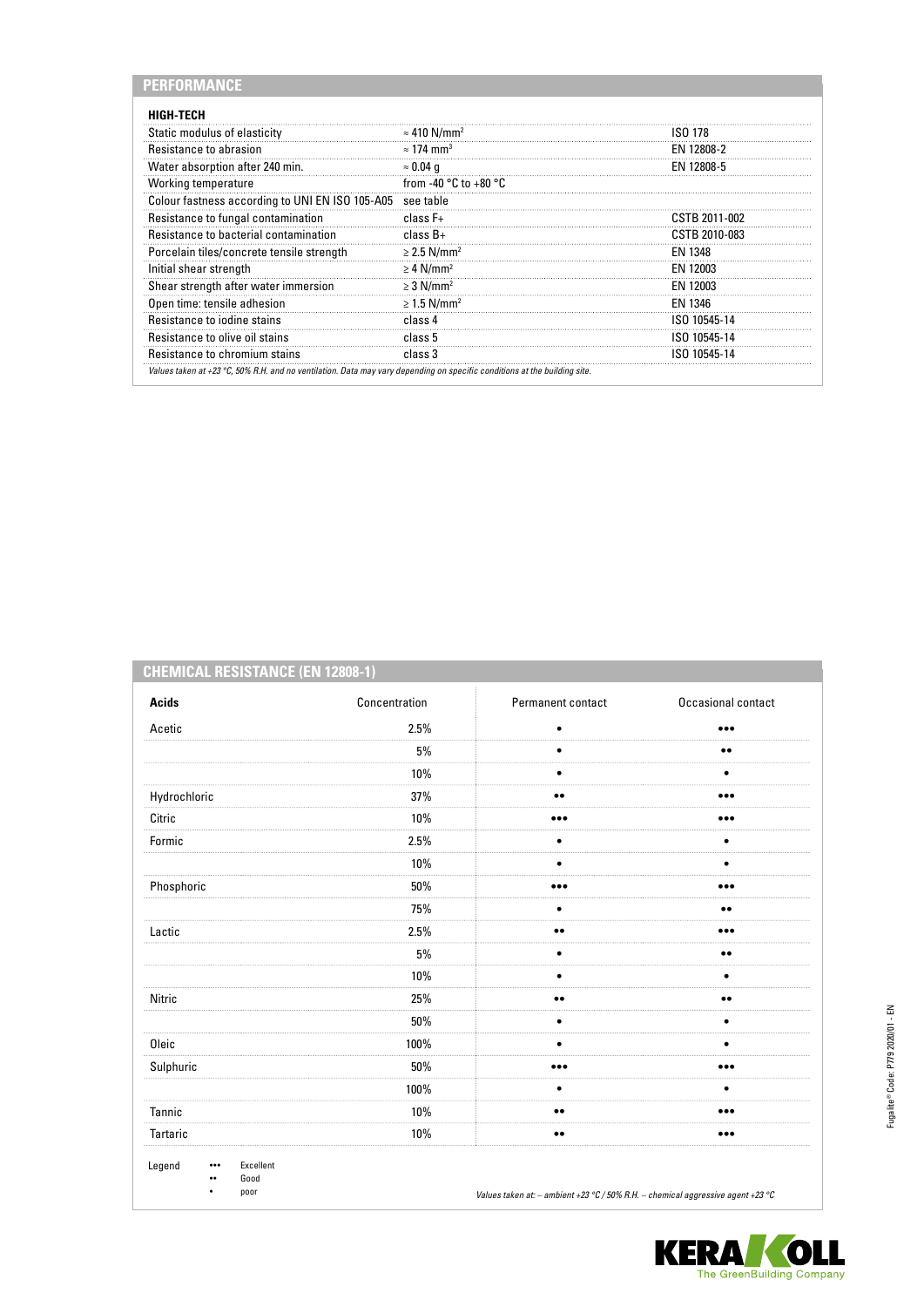| <b>CHEMICAL RESISTANCE (EN 12808-1)</b>  |                |                                        |                         |
|------------------------------------------|----------------|----------------------------------------|-------------------------|
| <b>Foodstuffs</b>                        |                | Main foodstuffs<br>(temporary contact) |                         |
| Vinegar                                  |                | $\bullet\bullet$                       |                         |
| <b>Citrus fruits</b>                     |                | $\bullet\bullet$                       |                         |
| Ethyl alcohol                            |                | $\bullet\bullet$                       |                         |
| Beer                                     |                | $\bullet\bullet\bullet$                |                         |
| <b>Butter</b>                            |                | $\bullet\bullet\bullet$                |                         |
| Coffee                                   |                |                                        |                         |
| Casein                                   |                | $\bullet\bullet\bullet$                |                         |
| Glucose                                  |                | $\bullet\bullet\bullet$                |                         |
| Animal fat                               |                | $\bullet\bullet\bullet$                |                         |
| Fresh milk                               |                | $\bullet\bullet$                       |                         |
| Malt                                     |                |                                        |                         |
| Margarine                                |                | $\bullet\bullet\bullet$                |                         |
| Olive oil                                |                | $\bullet\bullet\bullet$                |                         |
| Soya oil                                 |                |                                        |                         |
| Pectin                                   |                | $\bullet\bullet\bullet$                |                         |
| Tomato                                   |                | $\bullet\bullet$                       |                         |
| Yoghurt                                  |                | $\bullet\bullet$                       |                         |
| Sugar                                    |                | $\bullet\bullet\bullet$                |                         |
| <b>Fuels and Oils</b>                    |                | Permanent contact                      | Occasional contact      |
| Petrol                                   |                | $\bullet$                              |                         |
| Diesel oil                               |                | $\bullet\bullet$                       |                         |
| Coal tar oil                             |                | $\bullet\bullet$                       |                         |
| Mineral oil                              |                |                                        |                         |
| Petroleum                                |                | $\bullet\bullet$                       | $\bullet\bullet\bullet$ |
| Mineral spirit                           |                | ٠                                      | $\bullet\bullet\bullet$ |
| Turpentine                               |                | $\bullet$                              | $\bullet\bullet\bullet$ |
|                                          |                |                                        |                         |
| <b>Alkalis and Salts</b>                 |                |                                        |                         |
|                                          | Concentration  | Permanent contact                      | Occasional contact      |
| Oxygenated water                         | 10%<br>25%     | $\bullet$<br>٠                         | <br>                    |
|                                          |                |                                        |                         |
| Ammonia                                  | 25%            | ٠<br>$\bullet\bullet\bullet$           | $\bullet\bullet\bullet$ |
| Calcium chloride<br>Sodium chloride      | Saturated Sol. |                                        | $\bullet\bullet\bullet$ |
|                                          | Saturated Sol. | $\bullet\bullet\bullet$                | $\bullet\bullet\bullet$ |
| Sodium hypochlorite<br>(Active chlorine) | 1,5%           | $\bullet$                              | $\bullet\bullet\bullet$ |
|                                          | 13%            | ٠                                      | ٠                       |
| Caustic soda                             | 50%            | $\bullet\bullet\bullet$                | $\bullet\bullet\bullet$ |
| Aluminium sulphate                       | Saturated Sol. | $\bullet\bullet\bullet$                |                         |
| Potassium hydroxide                      | 50%            | $\bullet\bullet\bullet$                | $\bullet\bullet\bullet$ |
| Potassium permanganate                   | 5%             | $\bullet\bullet$                       | $\bullet\bullet\bullet$ |
|                                          | 10%            | ٠                                      |                         |

Legend ••• excellent

•• good • poor

*Values taken at: – ambient +23 °C / 50% R.H. – chemical aggressive agent +23 °C*

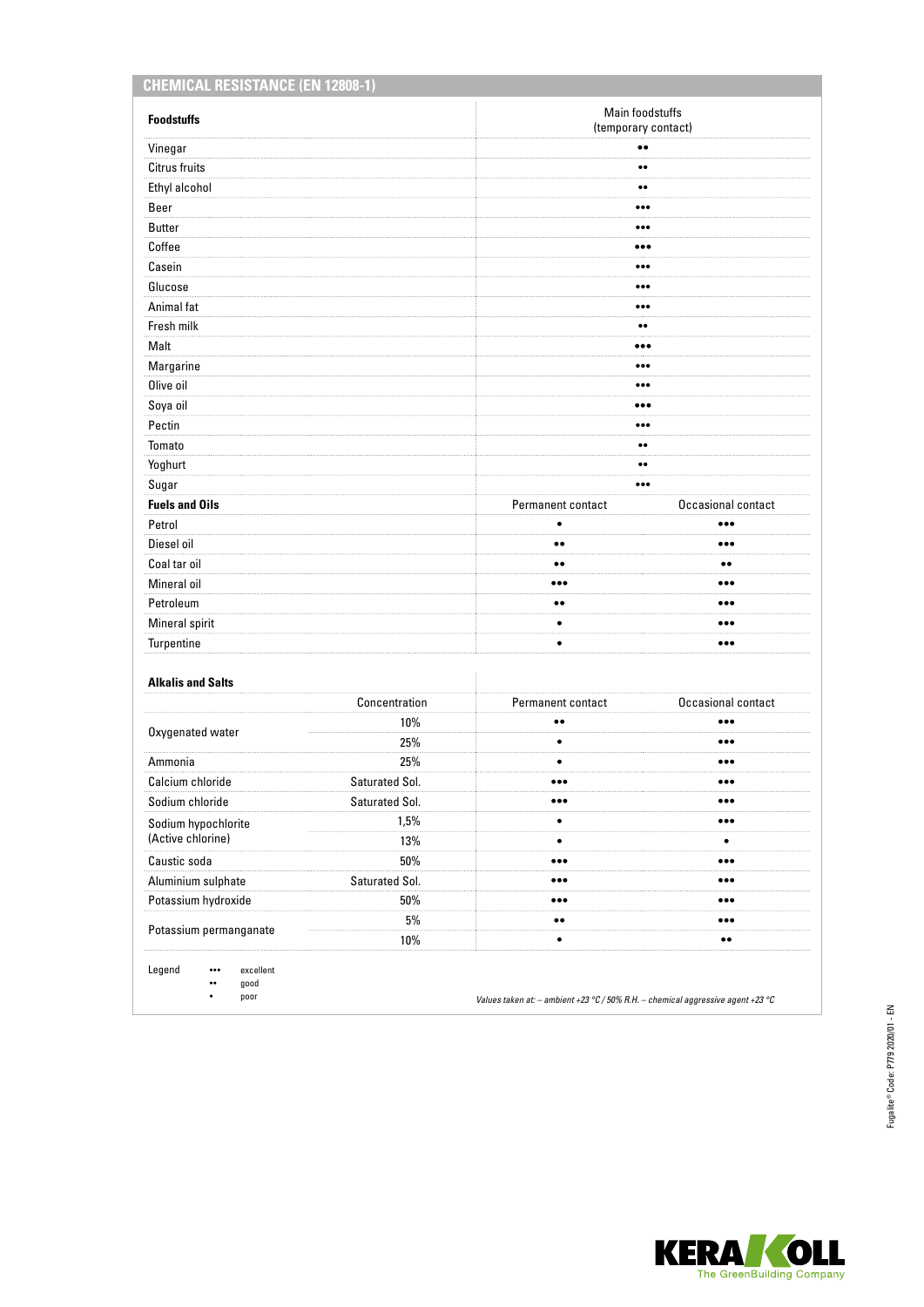| <b>CHEMICAL RESISTANCE (EN 12808-1)</b>                            |                                                                                     |                    |
|--------------------------------------------------------------------|-------------------------------------------------------------------------------------|--------------------|
| <b>Solvents</b>                                                    | <b>Permanent contact</b>                                                            | Occasional contact |
| acetone                                                            |                                                                                     |                    |
| Ethyl alcohol                                                      | ٠                                                                                   |                    |
| Benzol                                                             |                                                                                     | $\bullet\bullet$   |
| Chloroform                                                         |                                                                                     |                    |
| Methylene chloride                                                 |                                                                                     |                    |
| Ethylene glycol                                                    |                                                                                     |                    |
| Perchloroethylene                                                  |                                                                                     | $\bullet\bullet$   |
| Carbon tetrachloride                                               |                                                                                     | $\bullet\bullet$   |
| Tetrahydrofuran                                                    |                                                                                     |                    |
| Toluol                                                             |                                                                                     |                    |
| Trichloroethylene                                                  |                                                                                     |                    |
| Xylene                                                             |                                                                                     | $\bullet\bullet$   |
| Legend<br>excellent<br>$\bullet\bullet\bullet$<br>good<br><br>poor | Values taken at: $-$ ambient +23 °C / 50% R.H. $-$ chemical aggressive agent +23 °C |                    |

# **RESISTANCE TO STAINS (ISO 10545-14)**

| <b>Staining agents</b> | Time exposed to staining agent:<br>24 hours | Time exposed to staining agent:<br>$30 \text{ min}$ |
|------------------------|---------------------------------------------|-----------------------------------------------------|
| Red wine               |                                             |                                                     |
| Mineral oil            |                                             |                                                     |
| Tomato ketchup         |                                             |                                                     |
| Mascara                |                                             |                                                     |
|                        |                                             |                                                     |
|                        |                                             |                                                     |

Legend

5 can be cleaned under a running hot tap while gently rubbing with a sponge

4 can be cleaned with a mild detergent while gently rubbing with a sponge

3 can be cleaned with a basic detergent while vigorously rubbing with a sponge 2 to clean, treat first with a solvent or aggressive acid or basic solution, then vigorously rub with a sponge

1 cannot be cleaned by any of the aforementioned methods